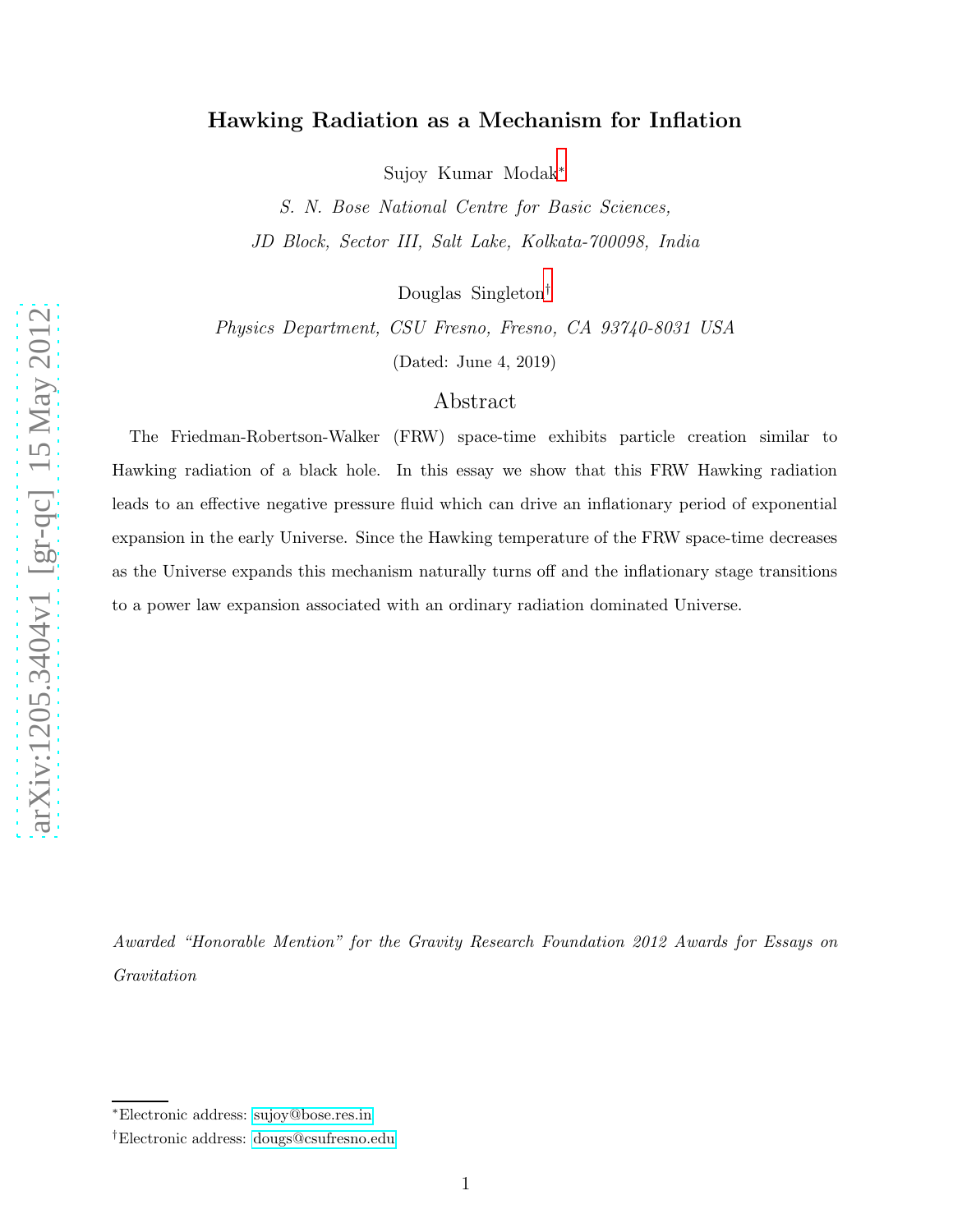In this essay we propose a mechanism for inflation which has a short, early exponential expansion phase, followed by a transition to power law expansion with an exponent of  $\frac{1}{2}$ as expected for a Universe dominated by ordinary radiation. The mechanism is based on the Hawking radiation associated with a Friedman-Robertson-Walker (FRW) space-time. The idea that particle creation (Hawking radiation in this case) can influence cosmological evolution has a long history [\[1\]](#page-5-0), [\[2\]](#page-5-1). The Hawking radiation of a space-time is closely connected with the thermodynamics of the space-time so we begin with the first law of thermodynamics,

<span id="page-1-0"></span>
$$
dQ = d(\rho V) + pdV \t\t(1)
$$

The left hand side denotes the heat  $(Q)$  change during the cosmic time t to  $t + dt$ ,  $\rho$  is the energy density, V is the volume and p is the thermodynamic pressure. Dividing [\(1\)](#page-1-0) by  $dt$ , gives the relation between rate of changes in heat, energy and volume of the universe,

<span id="page-1-2"></span>
$$
\frac{dQ}{dt} = \frac{d}{dt}(\rho V) + p\frac{dV}{dt}.\tag{2}
$$

In standard cosmological models the Universe is taken to be a *closed, adiabatic* system so that  $dQ = 0$ . In this case the second law of thermodynamics,  $dQ = T dS$ , ensures that during this infinitesimal cosmic time interval entropy does not change. However, if one allows particle creation from the gravitational field, in an irreversible manner, the universe is an open, adiabatic system. Thus heat transfer is allowed and entropy production is possible. This idea was first proposed in [\[3\]](#page-5-2).

Here we consider a specific mechanism of particle creation: the Hawking effect [\[4](#page-5-3)] as applied to the early stages of a FRW space-time. The goal is to obtain inflation without having to take recourse to an inflaton field with a tuned potential.

The homogeneous, isotropic FRW line element is

<span id="page-1-1"></span>
$$
ds^{2} = -c^{2}dt^{2} + a^{2}(t)\left[\frac{dr^{2}}{1 - kr^{2}} + r^{2}(d\theta^{2} + \sin^{2}\theta d\phi^{2})\right],
$$
\n(3)

where  $a(t)$  is the scale factor and  $k = 0, \pm 1$  tells one if the spatial curvature of the Universe is flat  $(k = 0)$ , open  $(k = -1)$  or closed  $(k = +1)$ . For this metric the Einstein field equations yield the following two, non-trivial equations for the  $\mu = \nu = 0$  and  $\mu = \nu = 1, 2, 3$ components respectively

<span id="page-1-3"></span>
$$
3\frac{\dot{a}^2}{a^2} + 3\frac{kc^2}{a^2} = \frac{8\pi G\rho}{c^2} \quad , \quad 2\frac{\ddot{a}}{a} + \frac{\dot{a}^2}{a^2} + \frac{kc^2}{a^2} = -\frac{8\pi G}{c^2}p \quad , \tag{4}
$$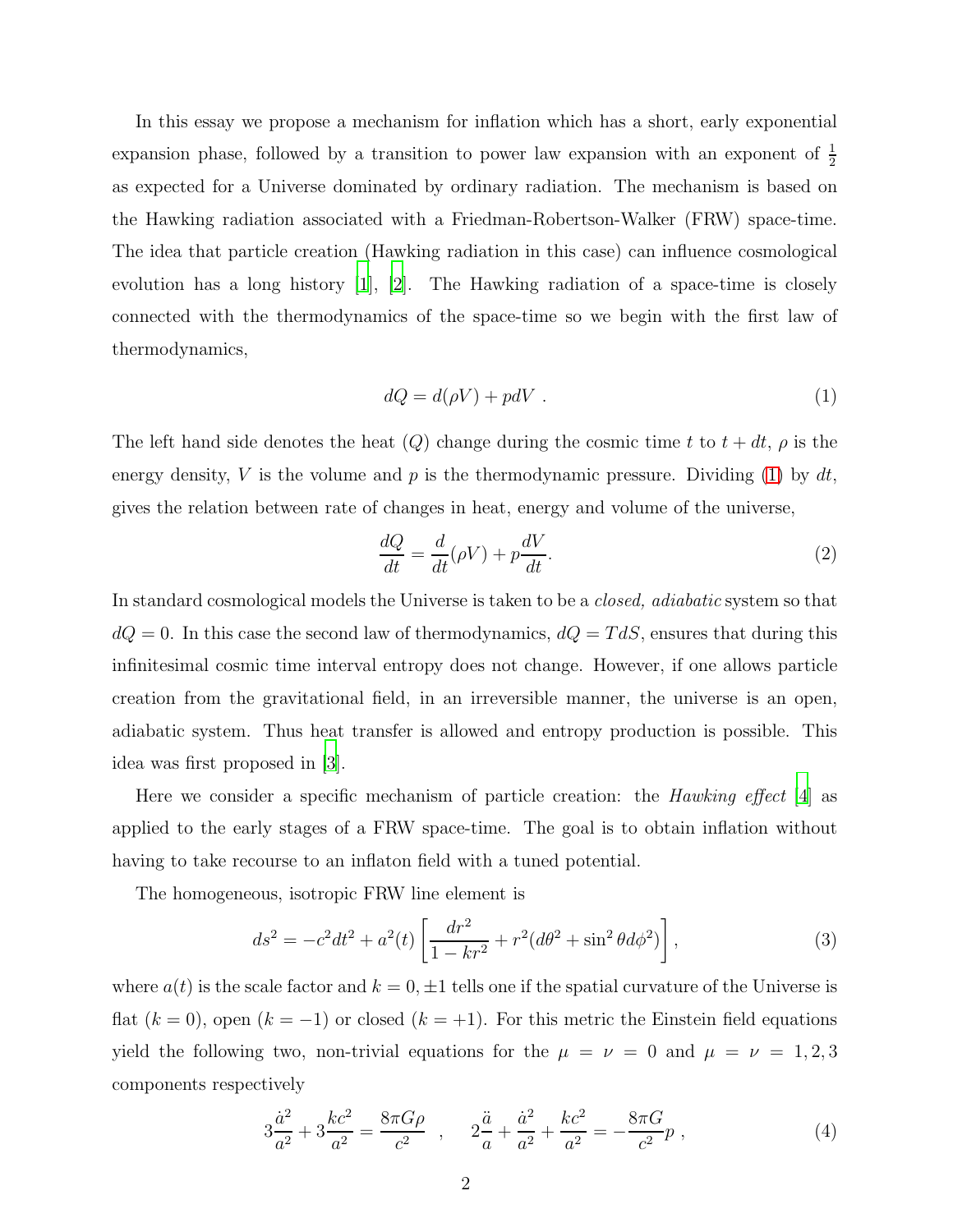where  $\rho$  is energy density and p pressure.

Since the FRW universe is time-dependent, the definition of the cosmological event horizon is subtle. One can define the apparent horizon knowing the local properties of the space-time. In order to do this one can rewrite  $(3)$  in the following form  $|5|$ 

$$
ds^2 = h_{ab}dx^a dx^b + \tilde{r}^2(d\theta^2 + \sin^2\theta d\phi^2)
$$
\n<sup>(5)</sup>

where,  $x^a = (t, r)$  and  $h_{ab} = \text{diag}(-c^2, a^2/(1 - kr^2))$  and  $\tilde{r} = a(t)r$ . The position of the apparent horizon is given by the root  $(\tilde{r}_A)$  of the equation  $h^{ab}\partial_a \tilde{r}\partial_b \tilde{r} = 0$ . This is found to be

<span id="page-2-0"></span>
$$
\tilde{r}_A = \frac{c}{\sqrt{H^2 + \frac{kc^2}{a^2}}} \tag{6}
$$

where the Hubble parameter is defined as  $H = \frac{\dot{a}}{a}$  $\frac{a}{a}$ .

Using the above one can find the Hawking temperature of the apparent horizon [\[5](#page-5-4)]

<span id="page-2-1"></span>
$$
T = \frac{\hbar c \kappa}{2\pi k_B} = \frac{\hbar c}{2\pi k_B} \left(\frac{1}{\tilde{r}_A}\right) \left|1 - \frac{\dot{\tilde{r}}_A}{2H\tilde{r}_A}\right|,\tag{7}
$$

where  $\kappa = \frac{1}{\tilde{r}}$  $\tilde{r}_A$  $\begin{array}{c} \begin{array}{c} \begin{array}{c} \end{array}\\ \begin{array}{c} \end{array} \end{array} \end{array}$  $1-\frac{\dot{\tilde{r}}_A}{2H\tilde{r}}$  $2H\tilde{r}_A$    is the surface gravity. During an inflationary phase the Universe's scale factor takes the form  $a(t) \propto \exp(constant \times t)$  so that  $H = \frac{\dot{a}}{a} = constant$ . If the constant satisfies  $H^2 \gg c^2/a^2$  (later we show this is the case during inflation) we have from [\(6\)](#page-2-0)  $\tilde{r}_A \approx \frac{c}{H} = constant$  and  $\dot{\tilde{r}}_A \approx 0$ . Thus the temperature in [\(7\)](#page-2-1) simplifies [\[6\]](#page-5-5)

<span id="page-2-3"></span>
$$
T = \frac{\hbar\sqrt{H^2 + kc^2/a^2}}{2\pi k_B} \approx \frac{\hbar H}{2\pi k_B}.
$$
\n(8)

In the final approximation we are again assuming  $H^2 \gg c^2/a^2$  which we justify later.

At this point we note that the direction of radiation flux of the Hawking radiation for the apparent horizon in an FRW space-time is the opposite to that of a black hole event horizon. For black holes, the created particles escape outside the event horizon towards asymptotic infinity, while for the apparent horizon of FRW space-time the created particles come inward from the horizon. Due to the isotropy of FRW space-time, the radiation is isotropic from all directions. The net result is an effective power gain in the Universe, given by the Stephan-Boltzman (S-B) radiation law [\[11\]](#page-5-6)

<span id="page-2-2"></span>
$$
P = +\frac{dQ}{dt} = \sigma A_H T^4,\tag{9}
$$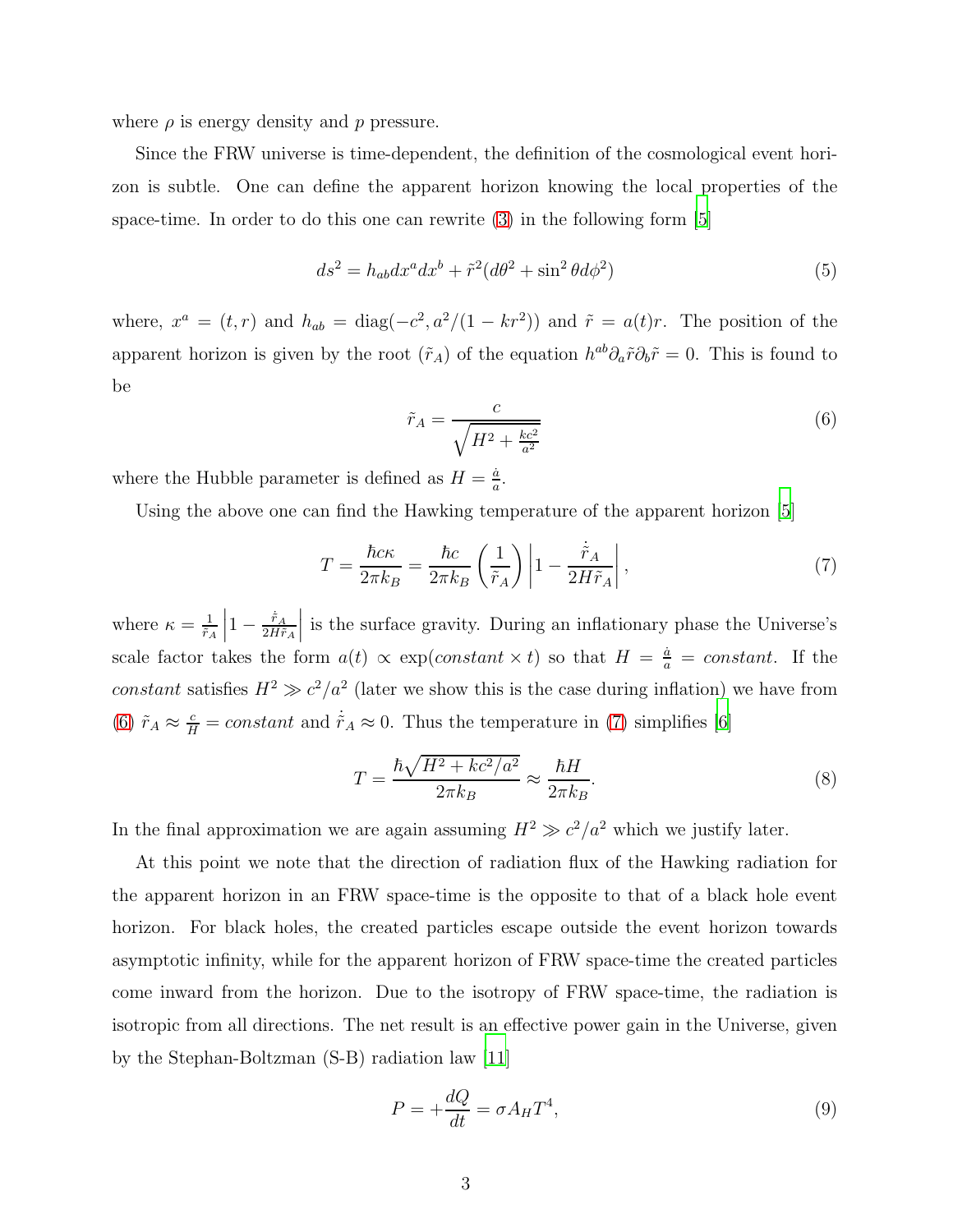where  $\sigma = \frac{\pi^2 k_B^4}{60\hbar^3 c^2}$  is the S-B constant and  $A_H$  is the area of the apparent horizon. Now substituting  $(9)$  into  $(2)$  and using  $(8)$  we obtain

<span id="page-3-0"></span>
$$
\frac{d}{dt}(\rho V) + p\frac{dV}{dt} = \sigma A_H \left(\frac{\hbar H}{2\pi k_B}\right)^4.
$$
\n(10)

With the curvature term ignored (i.e.  $k = 0$ ) the volume and area of the Universe are  $V=\frac{4\pi}{3}$  $\frac{4\pi}{3}\tilde{r}_A^3$  and  $A_H = 4\pi \tilde{r}_A^2$  respectively [\[8](#page-5-7), [9](#page-5-8)]. Using  $V, A_H$  and  $\tilde{r}_A \approx c/H$  in [\(10\)](#page-3-0), we obtain

<span id="page-3-1"></span>
$$
\dot{\rho} + 3(\rho + p)\frac{\dot{a}}{a} = \frac{3\sigma}{c} \left(\frac{\hbar}{2\pi k_B}\right)^4 H^5.
$$
\n(11)

We now rewrite [\(11\)](#page-3-1) using the first equation in [\(4\)](#page-1-3) and  $H = \frac{\dot{a}}{a}$  $\frac{a}{a}$  as

<span id="page-3-2"></span>
$$
\frac{\dot{\rho}}{\rho} + 3(1+\omega)\frac{\dot{a}}{a} = 3\omega_c(t)\frac{\dot{a}}{a},\qquad(12)
$$

where the equation of state for ordinary matter is taken as  $p = \omega \rho$  and the time dependent equation of state parameter due to particle creation is denoted  $\omega_c(t)$  and is given by

$$
\omega_c(t) = \alpha \rho(t)
$$
 and  $\alpha = \frac{\hbar G^2}{45c^7} = 4.8 \times 10^{-116} (J/m^3)^{-1}.$  (13)

Moving the  $\omega_c(t)$  term in [\(12\)](#page-3-2) from the rhs to the lhs one can see that this particle creation term acts like a negative pressure. For the present Universe this term is negligible. The present value of the energy density of the Universe is  $\rho_0 = 8.91 \times 10^{-10}$  J/m<sup>3</sup> so that the  $\omega_c(t_0) = \alpha \rho_0$  term on the rhs of [\(12\)](#page-3-2) is effectively zero. Thus this effect can not explain the current accelerated expansion of the Universe – one still needs dark energy. However in the early Universe  $\rho$  can be large enough so that the particle creation pressure on rhs of [\(12\)](#page-3-2) dominates. Remembering that  $\omega_c(t) \propto \rho(t)$  we solve the first order differential equation [\(12\)](#page-3-2) to find the modified energy density

<span id="page-3-3"></span>
$$
\rho = \frac{Da^{-3(1+\omega)}}{1 + (\frac{\alpha D}{1+\omega})a^{-3(1+\omega)}} \to \frac{Da^{-4}}{1 + \frac{3\alpha D}{4}a^{-4}} = \frac{D}{a^4 + \frac{3\alpha D}{4}},\tag{14}
$$

where  $D$  is a constant and in the last equations we have taken the equation of state of the ordinary matter to be  $\omega = \frac{1}{3}$  $\frac{1}{3}$  (i.e. the equation of state of ordinary radiation) since we want the early Hawking radiation inflation phase to be followed by a Universe dominated by ordinary radiation. The dimensions of  $D$  depend on the value of the equation of state parameter  $\omega$ . Note, in the classical limit  $(h \to 0)$ ,  $\alpha \to 0$  (the FRW Hawking radiation effect turns of f) and [\(14\)](#page-3-3) gives the well known form  $\rho \propto a^{-3(1+\omega)}$  for a Universe dominated by ordinary matter with an equation of state  $p = \omega \rho$ .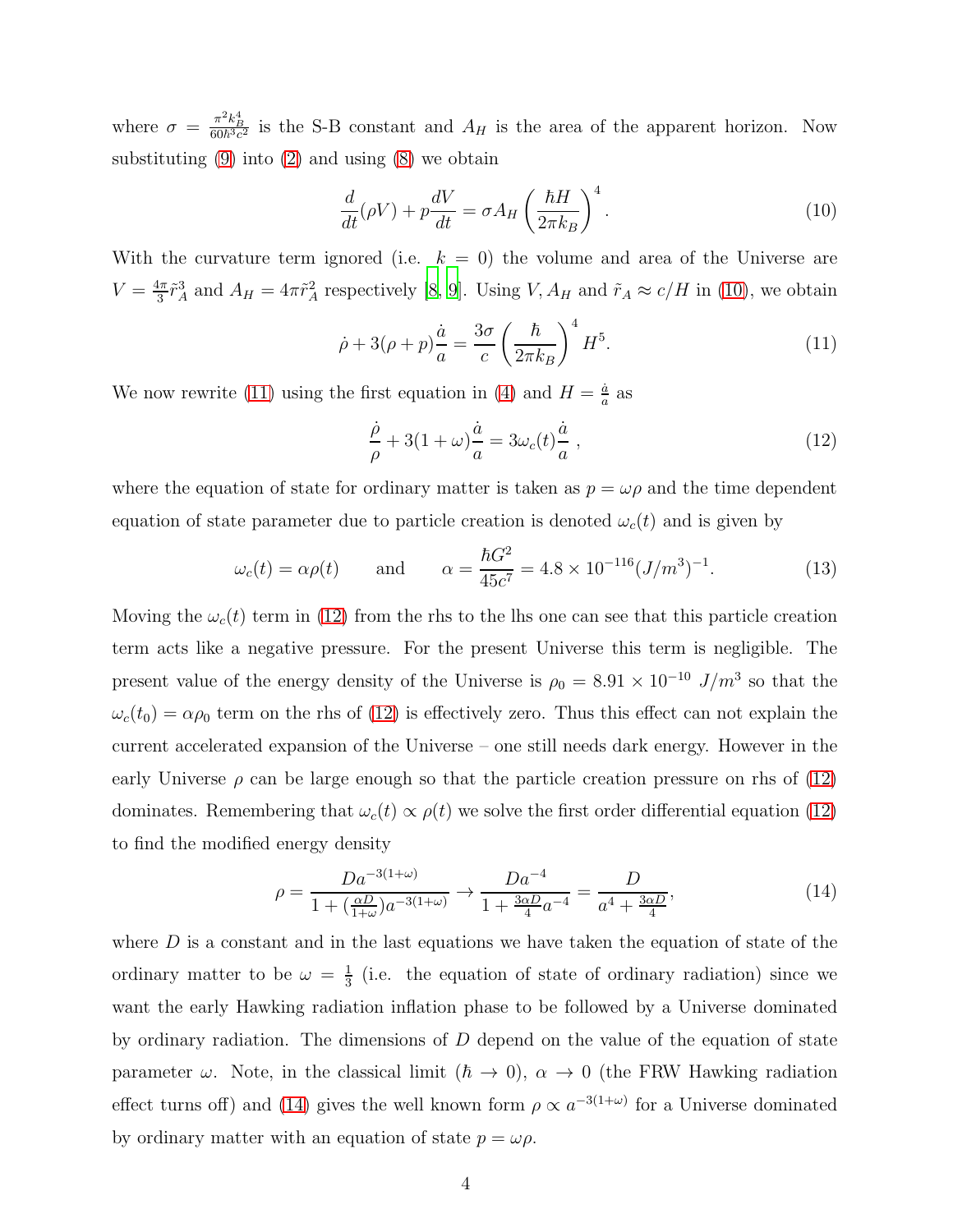There are two limits of [\(14\)](#page-3-3): (i)  $\alpha D \gg a^4$  so that  $\rho \approx 4/(3\alpha) = constant$  and the Hawking radiation effect dominates; (ii)  $a^4 \gg \alpha D$  so that  $\rho \approx D/a^4$  and the energy density is of a Universe dominated by ordinary radiation. In both cases (i) and (ii) one can say that the Universe is radiation dominated, but for case (i) this means FRW Hawking radiation while for case (ii) this means ordinary radiation.

For case (i) where  $\rho \approx 4/(3\alpha) = constant$  one can insert this into the first Friedman equation in [\(4\)](#page-1-3) and integrate to obtain

<span id="page-4-0"></span>
$$
a(t) \propto e^{Ht} \qquad \text{where} \qquad H = \frac{\dot{a}}{a} = \left(\frac{32\pi G}{9c^2\alpha}\right)^{1/2} \approx 10^{45} \text{sec}^{-1} \ . \tag{15}
$$

For this value of H the condition  $H^2 \gg k \frac{c^2}{a^2}$  $\frac{c^2}{a^2}$ , which was assumed after [\(10\)](#page-3-0), is valid so long as a is larger than the Planck size (e.g. for  $a \approx 100 \times l_{pl} = 10^{-33}m$  while from [\(15\)](#page-4-0)  $H^2 \approx 10^{90}$ and  $\frac{c^2}{a^2}$  $\frac{c^2}{a^2} \approx 10^{83}$ ). Note that the assumption that  $\dot{r}_A \approx 0$  is justified a posterior since from [\(6\)](#page-2-0)  $\tilde{r}_A \approx \frac{1}{H}$  $\frac{1}{H}$  and during the inflationary phase H is approximately constant.

Next, we look at case (ii) where  $\rho \approx D/a^4$ . This is just the case of a Universe dominated by ordinary radiation. Inserting this  $\rho$  into the first equation in [\(4\)](#page-1-3) and integrating gives

<span id="page-4-1"></span>
$$
a(t) \approx \left(\frac{32\pi GD}{3c^2}\right)^{1/4} t^{1/2} , \qquad (16)
$$

which is the usual  $t^{1/2}$  power law expansion for a Universe dominated by ordinary radiation. Thus after the inflationary stage given by [\(15\)](#page-4-0) there is a transition to a Universe dominated by ordinary radiation [\(16\)](#page-4-1).

In summary our proposed FRW Hawking radiation mechanism for inflation gives rise to an effective negative pressure term in the energy density evolution equations [\(11\)](#page-3-1) and [\(12\)](#page-3-2). This leads to a modification of the energy density as a function of time given in [\(14\)](#page-3-3). Looking at limiting cases of [\(14\)](#page-3-3) we find that in the early Universe one has inflationary, exponential expansion [\(15\)](#page-4-0) which transitions to  $t^{1/2}$  power law expansion [\(16\)](#page-4-1) indicative of a Universe dominated by ordinary radiation. In this picture inflation is due to a quantum effect rather than being due to a scalar field with a tuned potential.

Finally we speculate that this model for inflation may not only explain why inflationary expansion turns off, but also why it turns on. In discussions of black hole evaporation it has been suggested that near the end stages of evaporation, when the black hole approaches the Planck scale, that Hawking radiation may stop. One concrete example of this is the scenario in non-commutative geometry [\[10](#page-5-9)] where the Hawking temperature and evaporation rate go